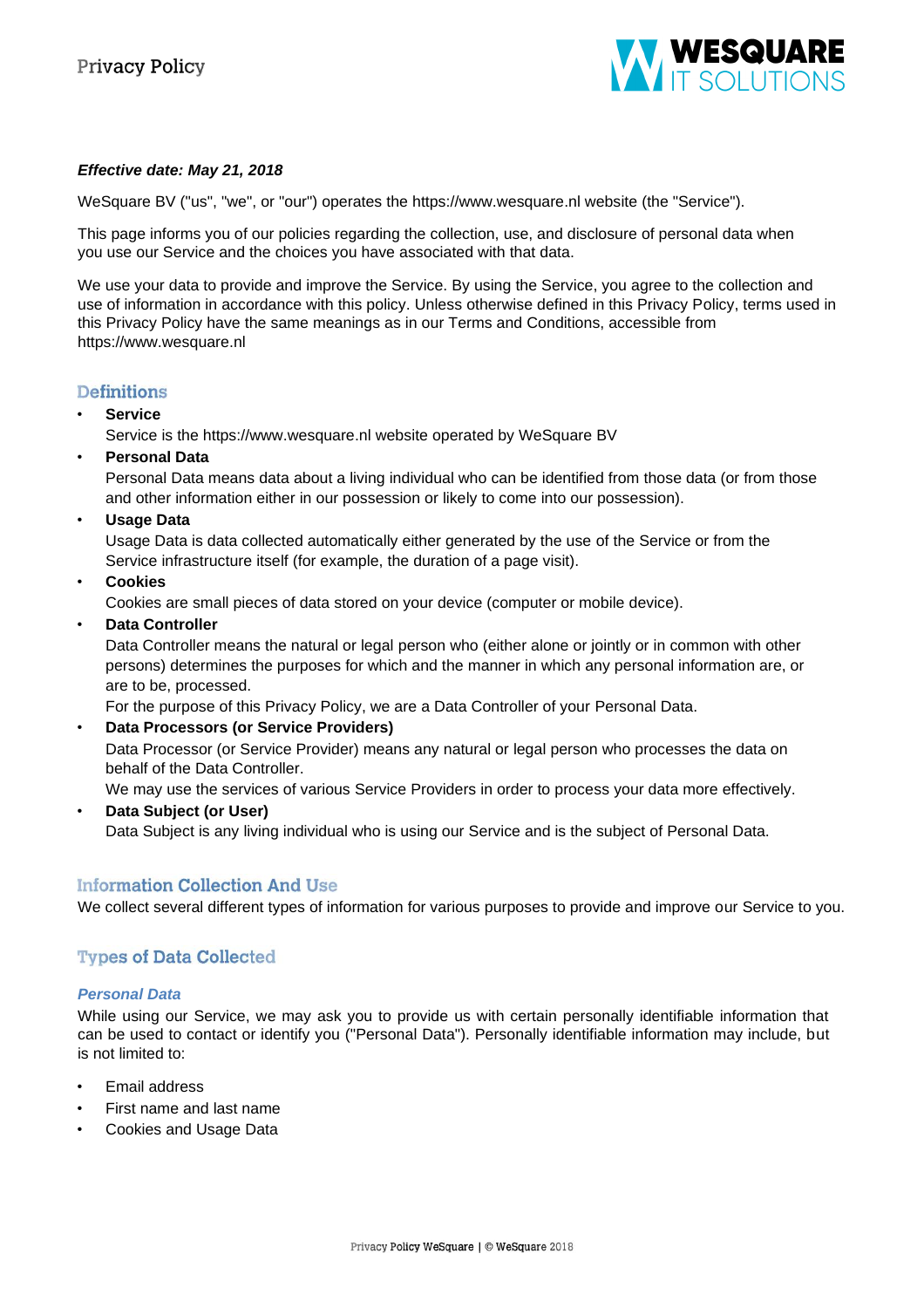

## *Usage Data*

We may also collect information how the Service is accessed and used ("Usage Data"). This Usage Data may include information such as your computer's Internet Protocol address (e.g. IP address), browser type, browser version, the pages of our Service that you visit, the time and date of your visit, the time spent on those pages, unique device identifiers and other diagnostic data.

## *Tracking Cookies Data*

We use cookies and similar tracking technologies to track the activity on our Service and hold certain information.

Cookies are files with small amount of data which may include an anonymous unique identifier. Cookies are sent to your browser from a website and stored on your device. Tracking technologies also used are beacons, tags, and scripts to collect and track information and to improve and analyze our Service.

You can instruct your browser to refuse all cookies or to indicate when a cookie is being sent. However, if you do not accept cookies, you may not be able to use some portions of our Service.

Examples of Cookies we use:

- **Session Cookies.** We use Session Cookies to operate our Service.
- **Preference Cookies.** We use Preference Cookies to remember your preferences and various settings.
- **Security Cookies.** We use Security Cookies for security purposes.

# **Use of Data**

WeSquare BV uses the collected data for various purposes:

- To provide and maintain our Service
- To notify you about changes to our Service
- To allow you to participate in interactive features of our Service when you choose to do so
- To provide customer support
- To gather analysis or valuable information so that we can improve our Service
- To monitor the usage of our Service
- To detect, prevent and address technical issues

# Legal Basis for Processing Personal Data Under General Data Protection Regulation (GDPR)

If you are from the European Economic Area (EEA), WeSquare BV legal basis for collecting and using the personal information described in this Privacy Policy depends on the Personal Data we collect and the specific context in which we collect it.

WeSquare BV may process your Personal Data because:

- We need to perform a contract with you
- You have given us permission to do so
- The processing is in our legitimate interests and it's not overridden by your rights
- To comply with the law

# **Retention of Data**

WeSquare BV will retain your Personal Data only for as long as is necessary for the purposes set out in this Privacy Policy. We will retain and use your Personal Data to the extent necessary to comply with our legal obligations (for example, if we are required to retain your data to comply with applicable laws), resolve disputes, and enforce our legal agreements and policies.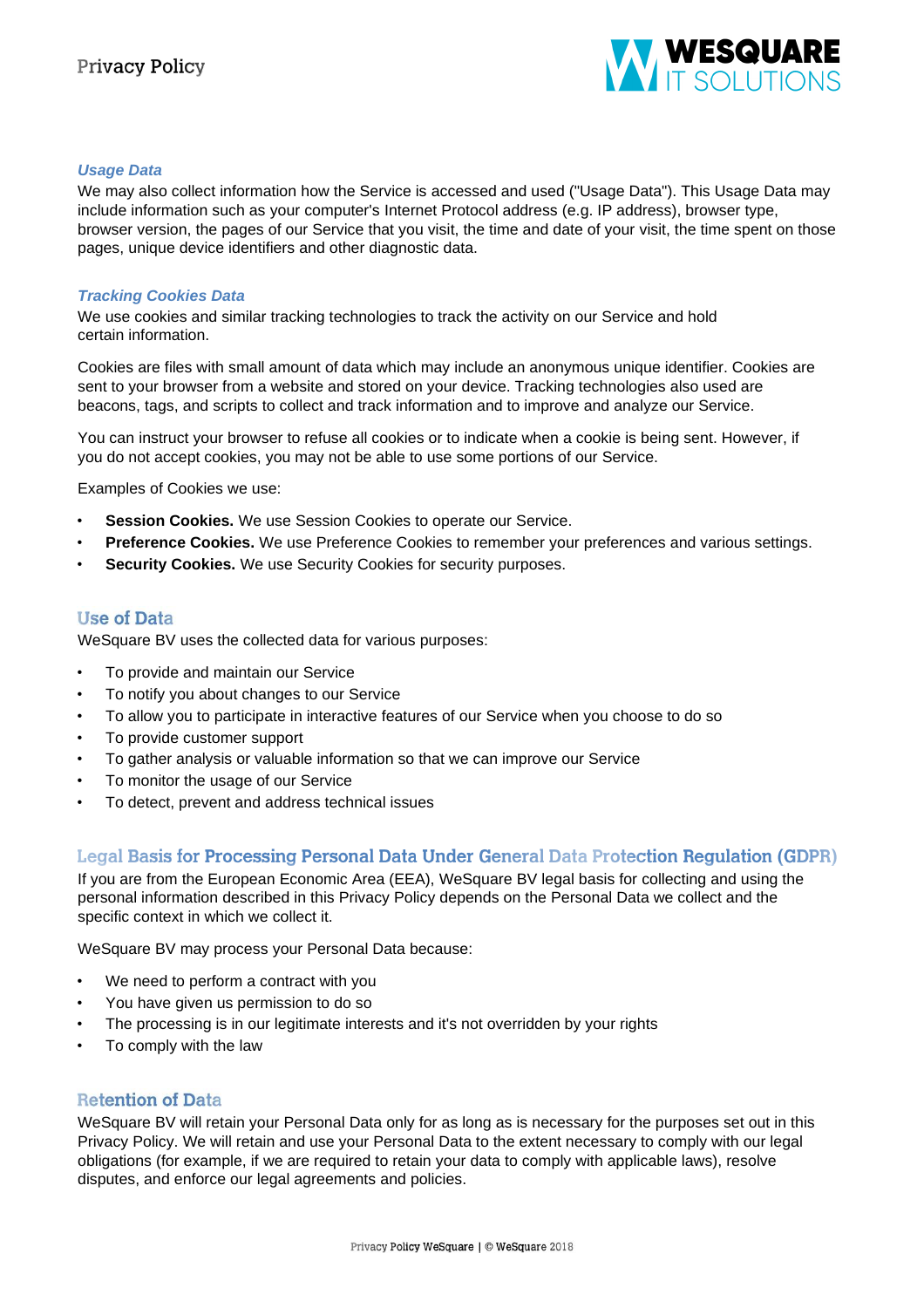

WeSquare BV will also retain Usage Data for internal analysis purposes. Usage Data is generally retained for a shorter period of time, except when this data is used to strengthen the security or to improve the functionality of our Service, or we are legally obligated to retain this data for longer time periods.

## **Transfer Of Data**

Your information, including Personal Data, may be transferred to — and maintained on — computers located outside of your state, province, country or other governmental jurisdiction where the data protection laws may differ than those from your jurisdiction.

If you are located outside Netherlands and choose to provide information to us, please note that we transfer the data, including Personal Data, to Netherlands and process it there.

Your consent to this Privacy Policy followed by your submission of such information represents your agreement to that transfer.

WeSquare BV will take all steps reasonably necessary to ensure that your data is treated securely and in accordance with this Privacy Policy and no transfer of your Personal Data will take place to an organization or a country unless there are adequate controls in place including the security of your data and other personal information.

## **Disclosure Of Data**

### *Legal Requirements*

WeSquare BV may disclose your Personal Data in the good faith belief that such action is necessary to:

- To comply with a legal obligation
- To protect and defend the rights or property of WeSquare BV
- To prevent or investigate possible wrongdoing in connection with the Service
- To protect the personal safety of users of the Service or the public
- To protect against legal liability

## *Security Of Data*

The security of your data is important to us, but remember that no method of transmission over the Internet, or method of electronic storage is 100% secure. While we strive to use commercially acceptable means to protect your Personal Data, we cannot guarantee its absolute security.

# Your Data Protection Rights Under General Data Protection Regulation (GDPR)

If you are a resident of the European Economic Area (EEA), you have certain data protection rights. WeSquare BV aims to take reasonable steps to allow you to correct, amend, delete, or limit the use of your Personal Data.

If you wish to be informed what Personal Data we hold about you and if you want it to be removed from our systems, please contact us.

In certain circumstances, you have the following data protection rights:

- **The right to access, update or to delete the information we have on you.** Whenever made possible, you can access, update or request deletion of your Personal Data directly within your account settings section. If you are unable to perform these actions yourself, please contact us to assist you.
- **The right of rectification.** You have the right to have your information rectified if that information is inaccurate or incomplete.
- The right to object. You have the right to object to our processing of your Personal Data.
- **The right of restriction.** You have the right to request that we restrict the processing of your personal information.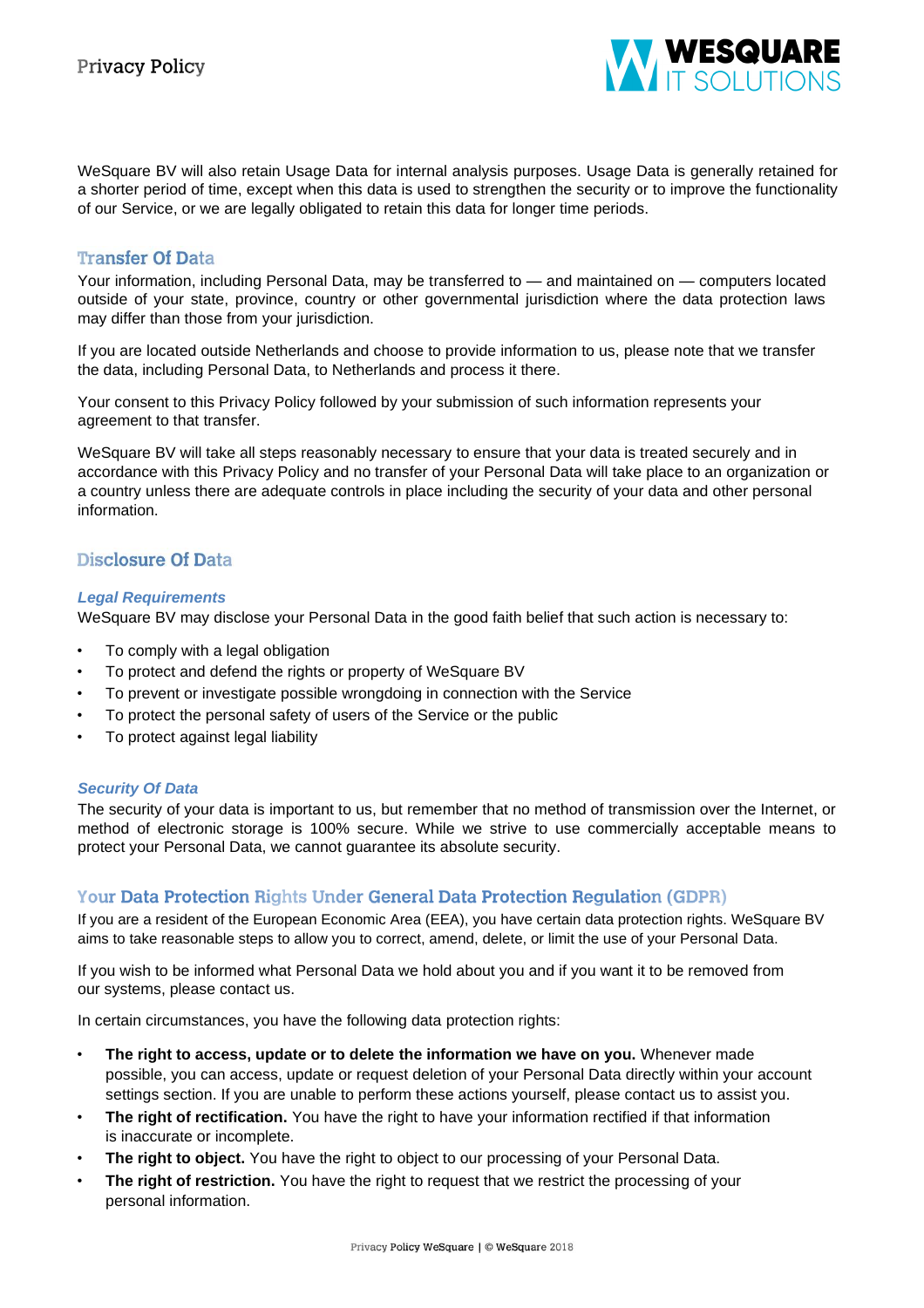

- **The right to data portability.** You have the right to be provided with a copy of the information we have on you in a structured, machine-readable and commonly used format.
- **The right to withdraw consent.** You also have the right to withdraw your consent at any time where WeSquare BV relied on your consent to process your personal information.

Please note that we may ask you to verify your identity before responding to such requests.

You have the right to complain to a Data Protection Authority about our collection and use of your Personal Data. For more information, please contact your local data protection authority in the European Economic Area (EEA).

## **Service Providers**

We may employ third party companies and individuals to facilitate our Service ("Service Providers"), to provide the Service on our behalf, to perform Service-related services or to assist us in analyzing how our Service is used.

These third parties have access to your Personal Data only to perform these tasks on our behalf and are obligated not to disclose or use it for any other purpose.

### *Analytics*

We may use third-party Service Providers to monitor and analyze the use of our Service.

### **Google Analytics**

Google Analytics is a web analytics service offered by Google that tracks and reports website traffic. Google uses the data collected to track and monitor the use of our Service. This data is shared with other Google services. Google may use the collected data to contextualize and personalize the ads of its own advertising network.

You can opt-out of having made your activity on the Service available to Google Analytics by installing the Google Analytics opt-out browser add-on. The add-on prevents the Google Analytics JavaScript (ga.js, analytics.js, and dc.js) from sharing information with Google Analytics about visits activity.

For more information on the privacy practices of Google, please visit the Google Privacy Terms web page:<http://www.google.com/intl/en/policies/privacy/>

### **Links To Other Sites**

Our Service may contain links to other sites that are not operated by us. If you click on a third party link, you will be directed to that third party's site. We strongly advise you to review the Privacy Policy of every site you visit.

We have no control over and assume no responsibility for the content, privacy policies or practices of any third party sites or services.

### **Children's Privacy**

Our Service does not address anyone under the age of 18 ("Children").

We do not knowingly collect personally identifiable information from anyone under the age of 18. If you are a parent or guardian and you are aware that your Children has provided us with Personal Data, please contact us. If we become aware that we have collected Personal Data from children without verification of parental consent, we take steps to remove that information from our servers.

## **Changes To This Privacy Policy**

We may update our Privacy Policy from time to time. We will notify you of any changes by posting the new Privacy Policy on this page.